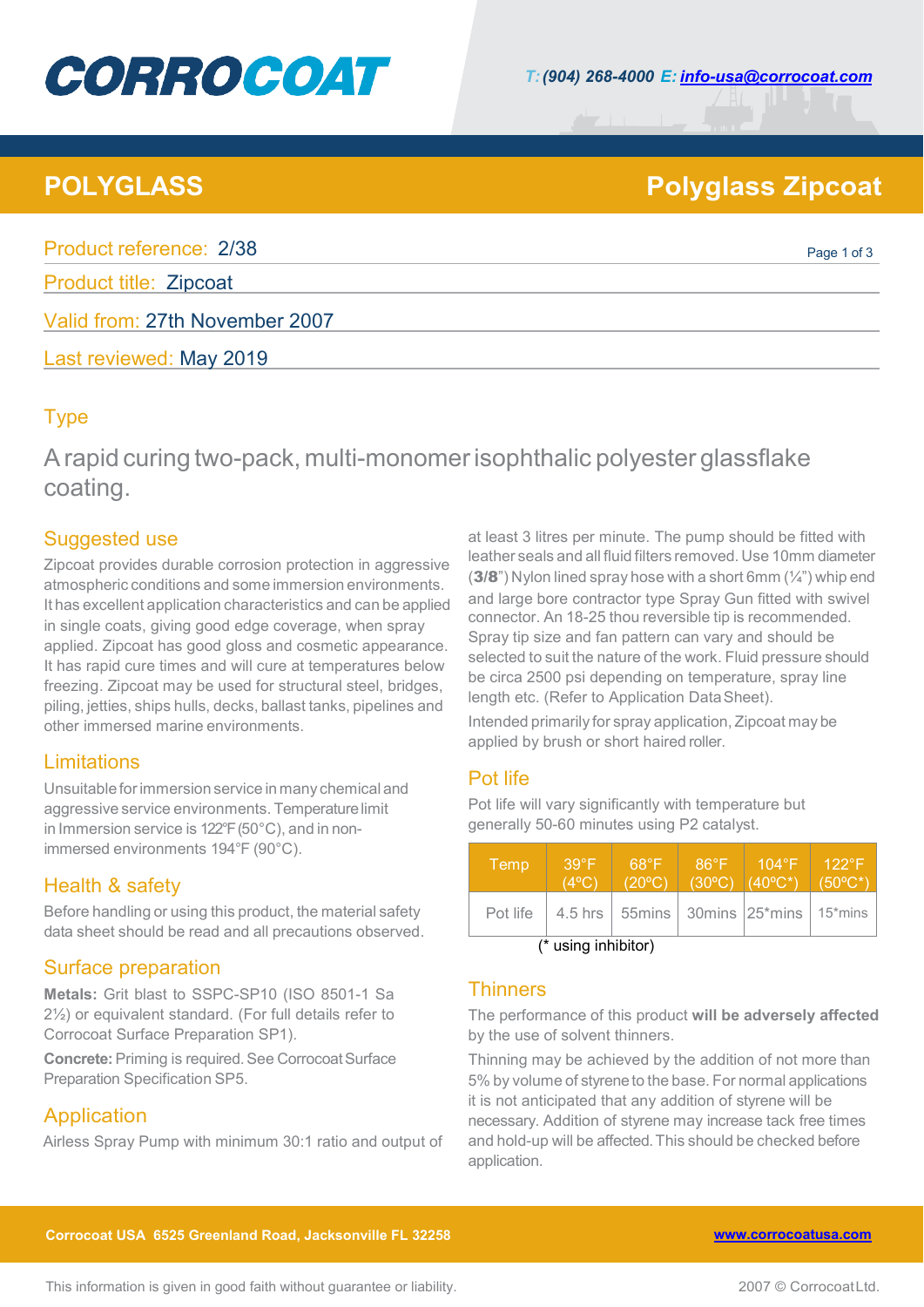# **CORROCOAT**

## **POLYGLASS Polyglass Zipcoat**

Product reference: 2/38 Product reference: 2/38

Product title: Zipcoat

Valid from: 27th November 2007

Last reviewed: May 2019

#### **Packaging**

1 Gallon and 5 Gallon Kits

#### Catalyst / hardener type

**Organic peroxide at 2% by weight.**

#### Storage life

**Base:** 12 months stored at temperatures below 75°F (24°C) away from heat sources and direct sunlight. During extended storage i.e. greater than 3 months, it is recommended that the drums be periodically inverted. Frequent temperature cycling will shorten storage life and may cause condensation polymerisation.

**Hardener:** 6 months at 75°F (24°C). (Note Hardener may become hazardous if stored at high ambient temperatures. See separate HS Data Sheet).

#### Color availability

Off White or Light Grey are standard. Other colors including green, red oxide, yellow and black are available on request. Price subject to color and quantity.

**NOTE:** This product is formulated to give optimum corrosion resistance. Due to the nature of the polymerization process of this product, **it is not possible** to guarantee color stability or matching.

#### Volume solids

Nominallygreaterthan 99%.This material contains volatile liquid monomers, convertible to solids. In consequence volume solids and WFT/DFT ratios will vary, dependent on polymerization conditions. As guidance, a wet film of 20 mils (500microns) will normally achieve 16 mils (400microns) DFT.

### Recommended DFT

20 mils (500 microns) non immersed, 32 mils (800 microns) minimum in immersion.

#### Practical coverage rate

Approximately 28 sf per gal at 20 mils (0.7 litre/m² at 500 microns) DFT.

**NOTE:** This information is given in good faith but consumption may increase dependent upon environment conditions, geometry, nature of work undertaken and the skill and care of application. Corrocoat accepts no responsibility for any deviation from these values.

#### Specific gravity

Base: 0.04lbs/cubic inch (1.24 gcm<sup>-3</sup>) Hardener: 0.03lbs/cubic inch (1.1 gcm<sup>-3</sup>)

#### Flash point

84°F (29°C).

#### Mixing ratio

98:2 base to hardener (P2) by weight/weight. **Observe safety requirements.** At high ambient temperatures inhibitor may be used to extend pot life but should be added to the base and thoroughly mixed **before addition** of the hardener.

#### **Hardness**

Approximately50Barcol, higher values are possible in optimum conditions.

#### Elongation to break

Approximately 1.5%.

#### Abrasion resistance

201 mg loss/1000 cycles/1000gm load. H18 wheels.

### Tensile strength

272 kg/cm<sup>2</sup>.

cont.